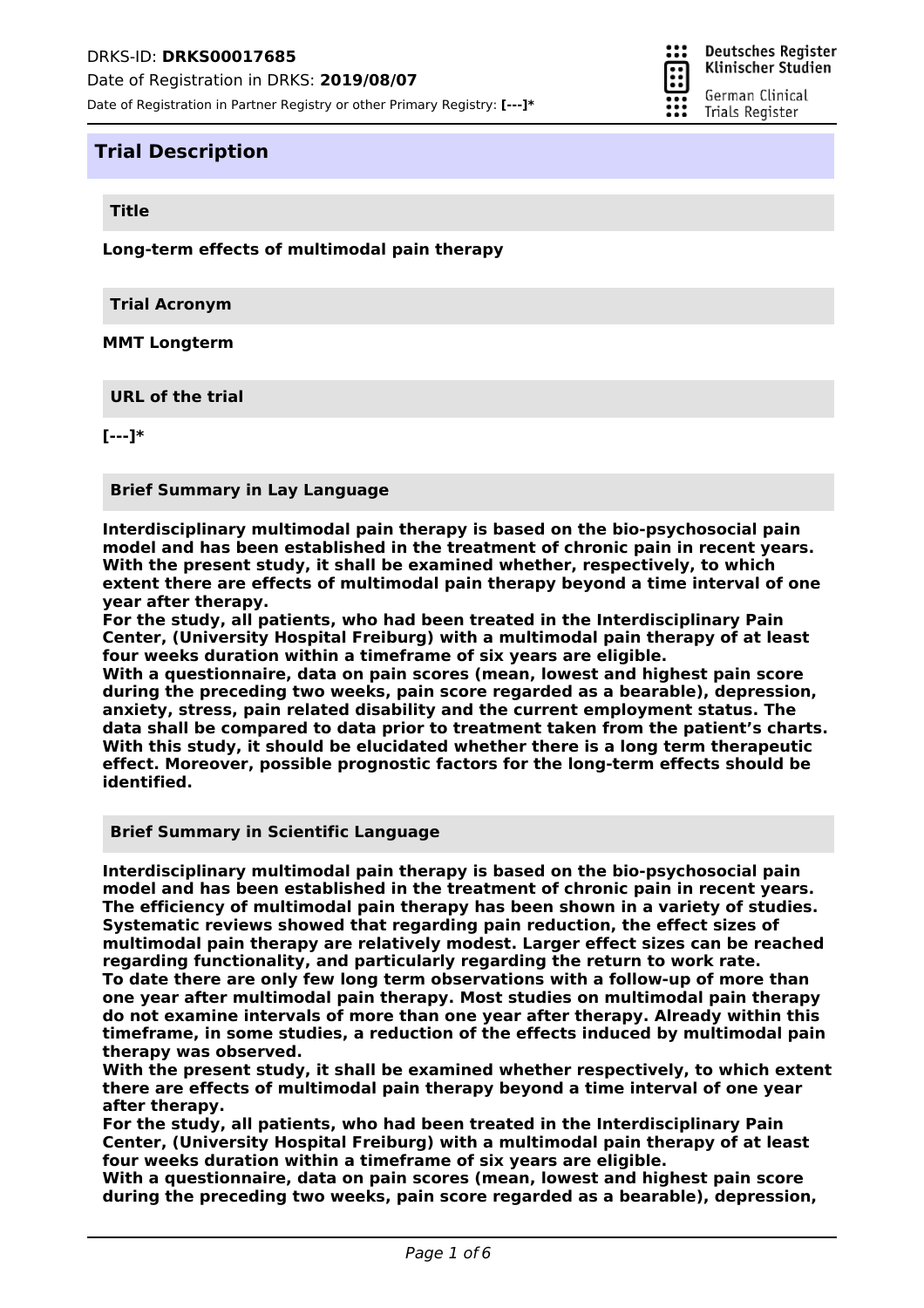

**anxiety, stress, pain related disability and the current employment status. The data shall be compared to data prior to treatment taken from the patient's charts. With this study, it should be elucidated whether there is a long term therapeutic effect. Moreover, possible prognostic factors for the long-term effects should be identified.**

**Do you plan to share individual participant data with other researchers?**

**Yes**

**Description IPD sharing plan**

**All study data will be published. Raw data will be published as supplementary data.**

# **Organizational Data**

- DRKS-ID: **DRKS00017685**
- Date of Registration in DRKS: 2019/08/07
- Date of Registration in Partner Registry or other Primary Registry: **[---]** \*
- Investigator Sponsored/Initiated Trial (IST/IIT): ves
- Ethics Approval/Approval of the Ethics Committee: **Approved**
- (leading) Ethics Committee Nr.: **517/18 , Ethik-Kommission der Albert-Ludwigs-** $\blacksquare$ **Universität Freiburg**

# **Secondary IDs**

# **Health condition or Problem studied**

ICD10: **F45.41 - [generalization F45.4: Persistent somatoform pain disorder]**

## **Interventions/Observational Groups**

Arm 1: **With a questionnaire, data on pain scores (mean, lowest and highest pain score during the preceding two weeks, pain score regarded as a bearable), depression, anxiety, stress, pain related disability and the current employment status.**

# **Characteristics**

**Study Type: Non-interventional**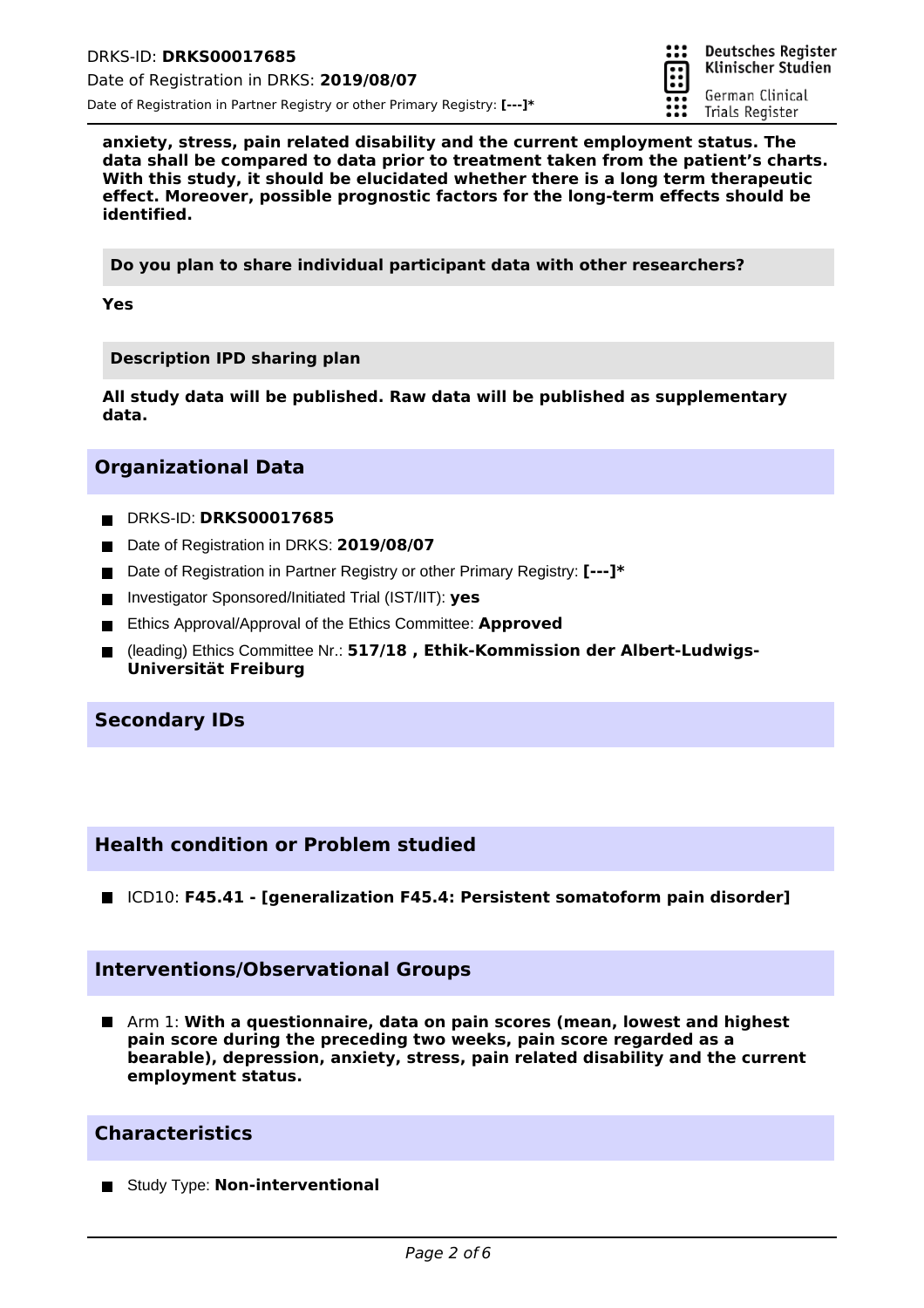

Study Type: **Non-interventional**

- Study Type Non-Interventional: **Observational study**
- **E** Allocation: **Single arm study**
- Blinding: **[---]**\*
- Who is blinded: **[---]\***
- Control: **Uncontrolled/Single arm**
- **Purpose: Treatment**
- Assignment: **Single (group)**
- **Phase: N/A**
- Off-label use (Zulassungsüberschreitende Anwendung eines Arzneimittels): **N/A**

#### **Primary Outcome**

**Mean, highest, lowest and acceptable pain strength on the NRS (numerical rating scale) at time of follow-up**

**Secondary Outcome**

**Depression/anxiety/stress, quality of life, pain related invalidity, employment status**

# **Countries of recruitment**

**DE Germany** 

# **Locations of Recruitment**

University Medical Center **Interdisziplinäres Schmerzzentrum, Freiburg im Breisgau**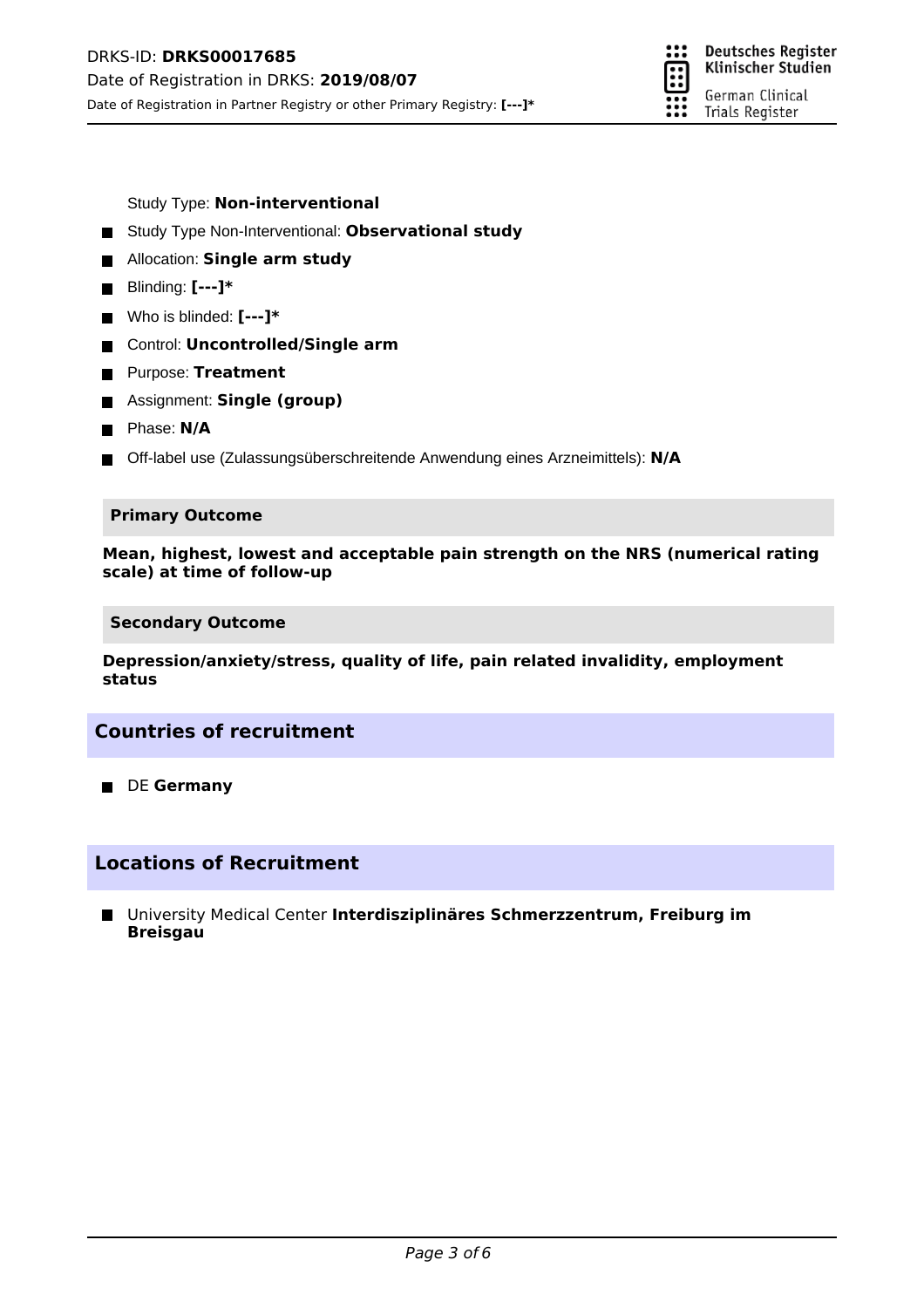Date of Registration in DRKS: **2019/08/07**

Date of Registration in Partner Registry or other Primary Registry: **[---]\***



### **Recruitment**

- Planned/Actual: **Actual**
- (Anticipated or Actual) Date of First Enrollment: **2019/07/21**  $\blacksquare$
- Target Sample Size: 500
- Monocenter/Multicenter trial: **Monocenter trial**  $\blacksquare$
- National/International: **National**  $\blacksquare$

#### **Inclusion Criteria**

- **Gender: Both, male and female**
- Minimum Age: **18 Years** п
- Maximum Age: **80 Years**

#### **Additional Inclusion Criteria**

**Day hospital multimodal pain therapy in the ISZ between 1.1.2013 and 31.12.2018.**

### **Exclusion criteria**

**Incompleteness of questionnaire, severe psychiatric comorbidity, missing language skills to understand questionnaire**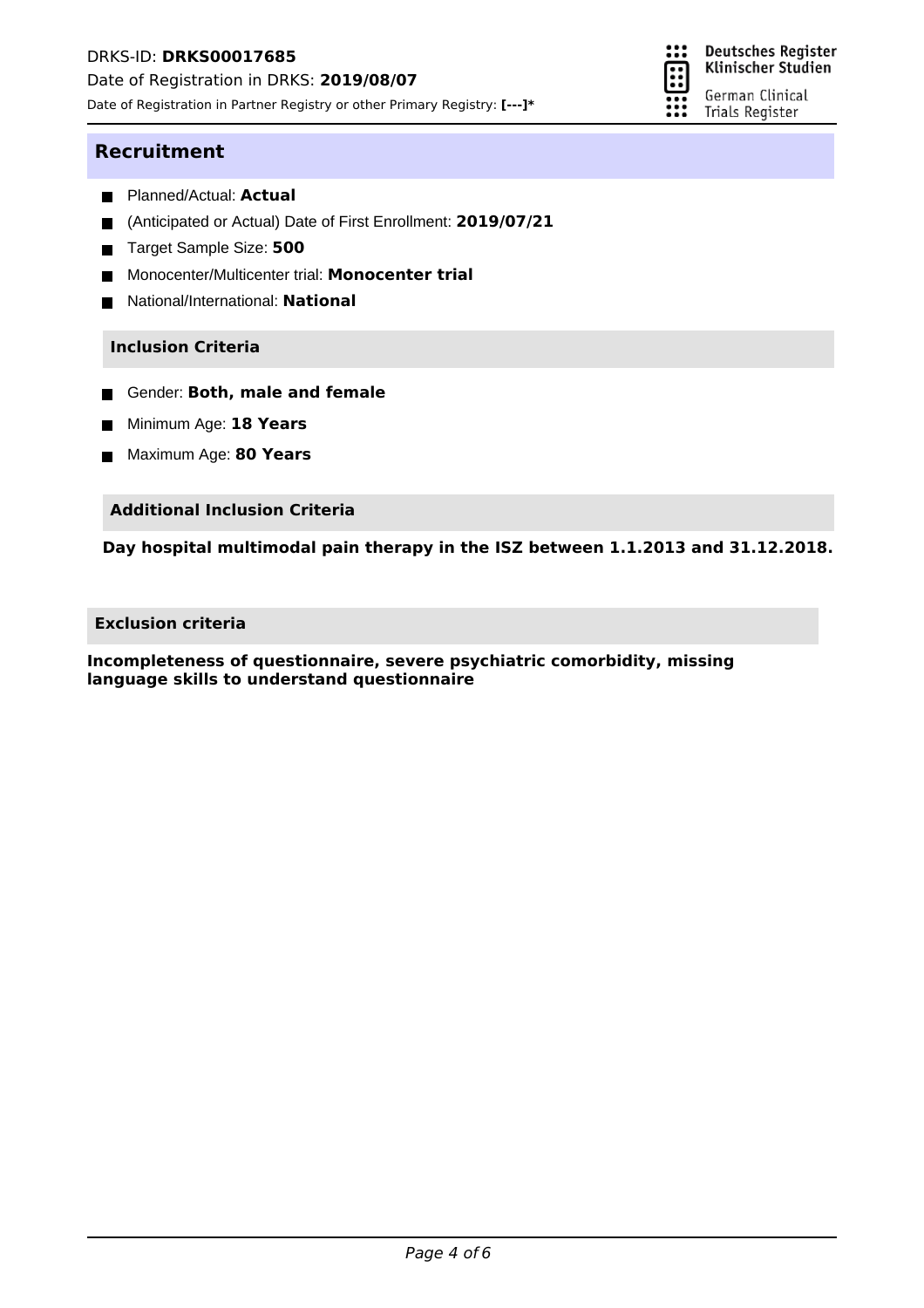

Klinischer Studien German Clinical

Trials Register

# **Addresses**

**Primary Sponsor** 

**Mr. Dr. med. Tilman Wolter Interdisziplinäres Schmerzzentrum Universitätsklinikum Freiburg Breisacherstr. 64 79106 Freiburg Germany**

Telephone: **+49/761/2705203** Fax: **+49/761/2705013** E-mail: **tilman.wolter at uniklinik-freiburg.de** URL: **[---]\***

■ Contact for Scientific Queries

**Mr. PD Dr. med. Tilman Wolter Interdisziplinäres Schmerzzentrum UKL Freiburg Breisacherstr.117 79106 Freiburg Germany**

Telephone: **0761/27054801** Fax: **0761/27054990** E-mail: **tilman.wolter at uniklinik-freiburg.de** URL: **https://www.uniklinik-freiburg.de/schmerzzentrum.html**

# **Contact for Public Queries**

**Mr. PD Dr. med. Tilman Wolter Interdisziplinäres Schmerzzentrum UKL Freiburg Breisacherstr.117 79106 Freiburg Germany**

Telephone: **0761/27054801** Fax: **0761/27054990** E-mail: **tilman.wolter at uniklinik-freiburg.de** URL: **https://www.uniklinik-freiburg.de/schmerzzentrum.html**